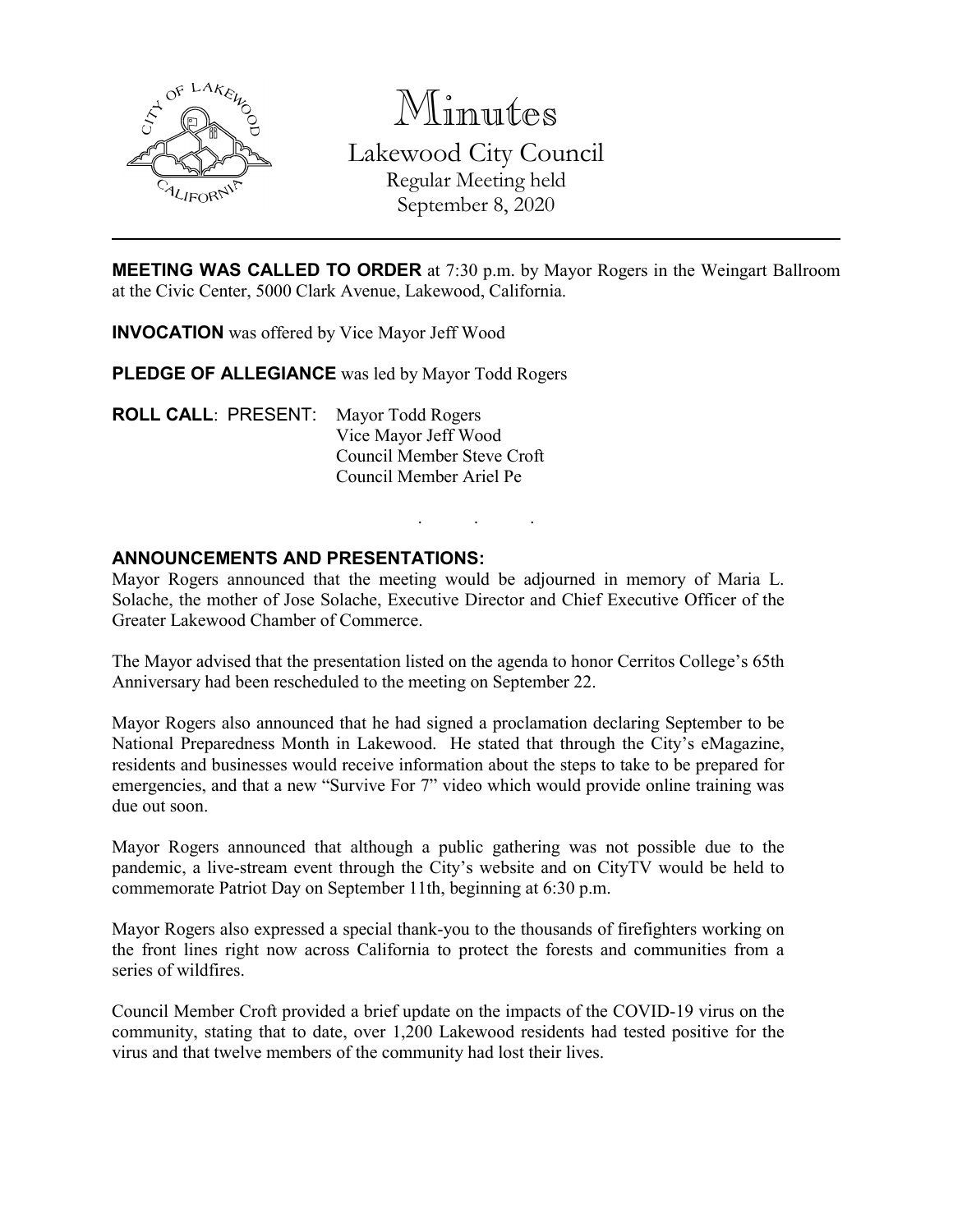### **ANNOUNCEMENTS AND PRESENTATIONS:** Continued

Mayor Rogers stated that there had been many questions regarding lockdowns and stay-at-home orders. He advised that the City Council did not have the legal authority to override the executive orders of the Governor and that the City was also under the authority of the Los Angeles County Department of Public Health. He stated that the City Council and City staff were working with the agencies to convey the needs of the City's residents and businesses. He encouraged residents to continue to express their thoughts and suggestions.

Vice Mayor Wood reminded everyone of the importance of completing the U.S. Census. He noted that the response rate to date had been very good and encouraged anyone who had not yet responded to please take the time to complete the short survey.

#### **ROUTINE ITEMS:**

COUNCIL MEMBER CROFT MOVED AND VICE MAYOR WOOD SECONDED TO APPROVE ROUTINE ITEMS 1 THROUGH 9.

. . .

- RI-1 Approval of Minutes of the Meetings held April 14, 2020
- RI-2 Approval of Personnel Transactions
- RI-3 Approval of Registers of Demands
- RI-4 Report of City Council Committees' Activities
- RI-5 Appointment to Project Shepherd Board
- RI-6 Approval of Renewal of Agreement for Catered Events at Monte Verde Park with TGIS Catering Services, Inc.
- RI-7 Approval of Twelfth Amendment to Recreation Lease for Lakewood Equestrian Center
- RI-8 Authorizing Appropriation of Air Quality Management District (AQMD) Funds
- RI-9 RESOLUTION NO. 2020-51; A RESOLUTION OF THE CITY COUNCIL OF THE CITY OF LAKEWOOD ADDING A JOB CLASSIFICATION AND AMENDING EXISTING PAY RATE IN ATTACHMENT B OF RESOLUTION NO. 2020-15

UPON ROLL CALL VOTE, THE MOTION WAS APPROVED:

AYES: COUNCIL MEMBERS: Croft, Wood, Pe and Rogers NAYS: COUNCIL MEMBERS: None

. . .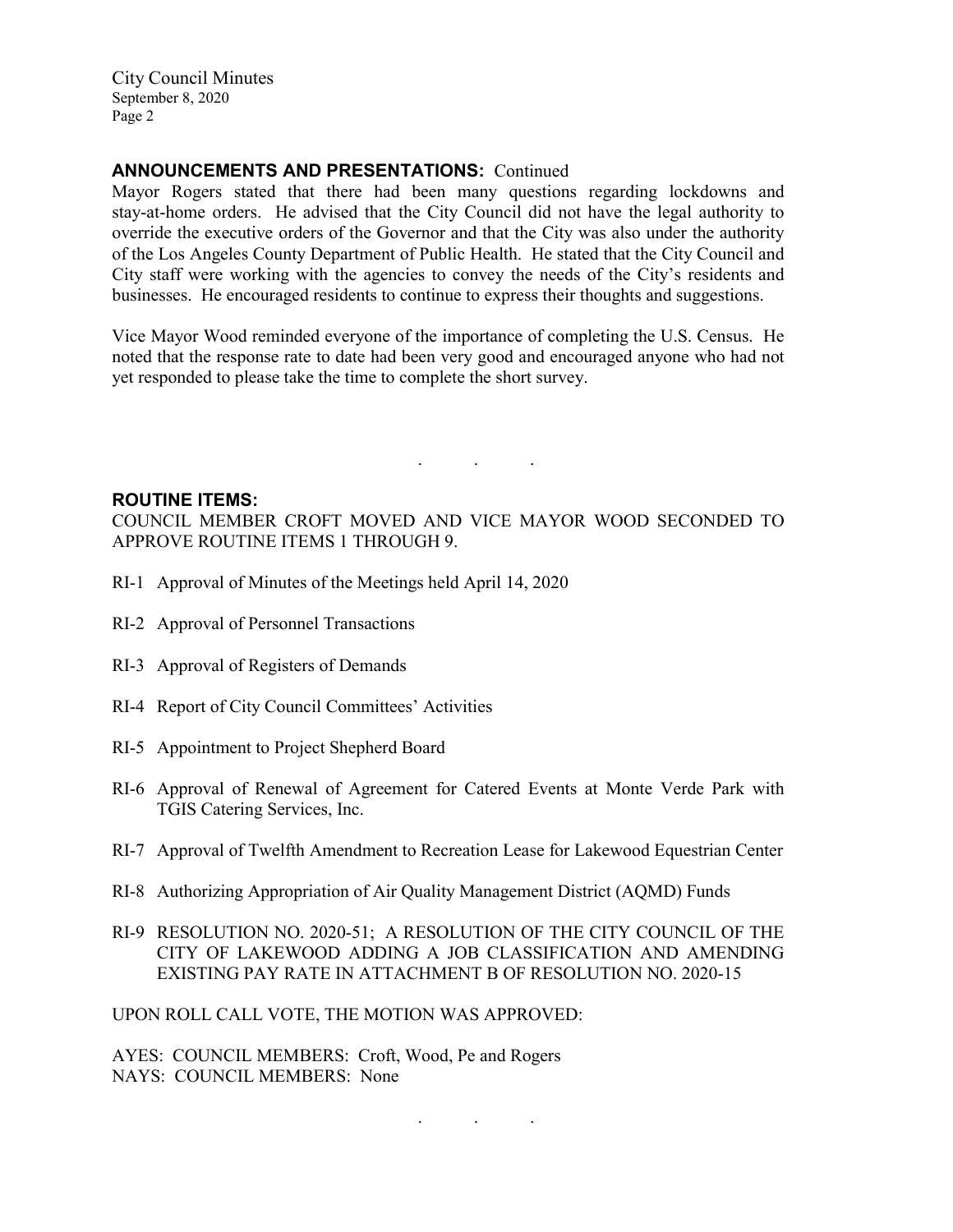### **3.1 • REPORT ON COMMUNITY DIALOGUE**

City Manager Thaddeus McCormack gave a presentation providing an update on the progress made and the initiatives of the Community Dialogue. He reported that two Town Hall meetings had been tentatively scheduled to offer Lakewood residents the opportunity to share their thoughts and experiences on the issue of racial equity and strengthening community/law enforcement relations in Lakewood. He stated that Council Member Pe and Council Member Croft, acting as the Ad Hoc Committee on the Community Dialogue, would be participating in the Town Halls via Zoom teleconference, the first tentatively scheduled for Saturday, September 26th, from 3:00 to 5:00 p.m., with the second scheduled for Wednesday evening, September 30th, from 6 to 8 p.m. Final arrangements on the Zoom teleconference would be made available to residents via the eMagazine and social media in the next few days. He noted that Lakewood residents not able to participate in a teleconference meeting would be offered the opportunity to share their thoughts and recommendations either in writing or by email, with opportunities for safe, in-person meetings still being explored. He reported that there were twenty religious community leaders from Lakewood participating on the Interfaith Council and a third meeting was scheduled for later this week. He noted that the members of the Interfaith Council had expressed a willingness to help in other ways including helping with the Town Halls and possibly meeting with people who would prefer a non-Zoom method for participation.

He noted that consistent with the Mayor's Pledge, the Public Safety Committee, composed of Mayor Rogers and Vice Mayor Wood, would continue its review of the Sheriff's Department use of force policy once the additional policy and training documents relevant to understanding the Use of Force policy, were compiled.

Lastly, he stated that the City would continue to communicate regularly with residents on this subject through the eMagazines, Lakewood Living Magazine, the City website and *Lakewood Community News* articles.

Deidre Norville, Lakewood, addressed the City Council stating she appreciated the updates and suggested the addition of any information regarding current issues with local law enforcement.

Mayor Rogers thanked his colleagues for their commitment to this issue and all of the work that was going into making the Community Dialogue meaningful. He stated that in order to be effective, input from the community was vital and he encouraged residents to participate by sharing their perspectives, experiences and recommendations.

Council Member Croft noted that recently the Board of Supervisors had approved the use of and funding for body cams for deputies and that the Lakewood Station would be part of the pilot program scheduled for October.

MAYOR ROGERS STATED THAT THERE BEING NO OBJECTION, THE ITEM WAS ORDERED RECEIVED AND FILED.

. . .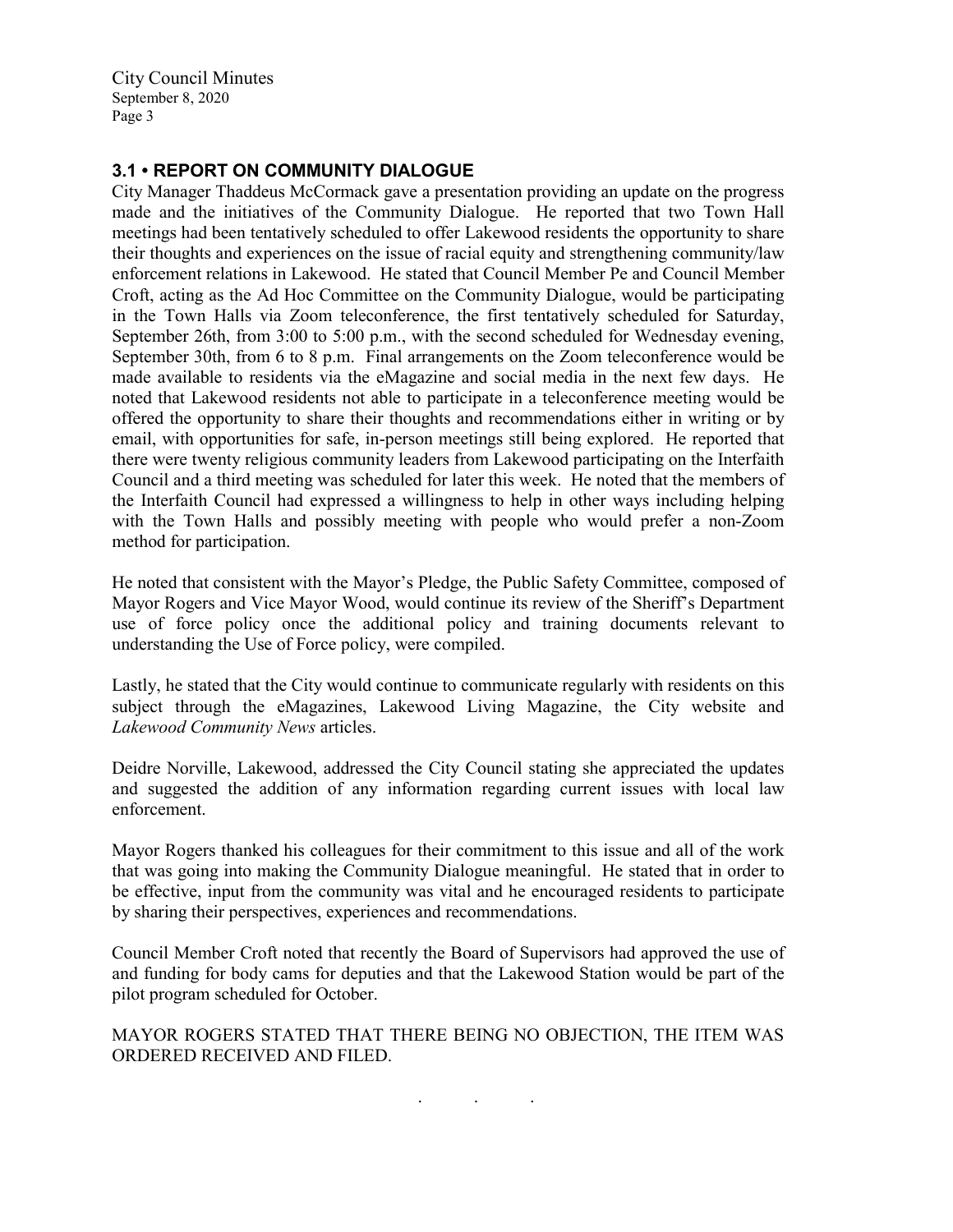# **3.2 • CONSIDERATION OF ACTION TO FILL CITY COUNCIL VACANCY**

Steve Skolnik, for the City Attorney, gave a presentation based on the memo in the agenda and stated that Council Member Diane DuBois had submitted a letter of resignation to the City Clerk, with an effective date of August 31, 2020, and applicable state law provided that the City Council was required, within sixty days from the commencement of the vacancy, to either make an appointment to fill the vacancy for the remainder of her term ending in March 2022, or call a Special Election. He reported that due to requirements of the State Elections Code, a Special Election could not be held until March 2, 2021, leaving the seat vacant for approximately seven months. He noted that the City Council election in March of this year had cost approximately \$230,000, and that a special, standalone election was expected to be significantly higher. It was the recommendation of staff that the City Council take action to fill the City Council vacancy resulting from the resignation of Council Member DuBois no later than sixty days from August 31, 2020.

The City Attorney responded to a question from Council Member Croft by stating that it was likely that any person elected in a March 2021 special election would have to wait thirty days for vote certification before beginning to serve.

In response to a question from Vice Mayor Wood, Mr. Skolnik stated that the estimated cost of an election was based upon the number of registered voters in the City.

Clarifying for Council Member Pe and Mayor Rogers, the City Manager stated that although there had been previous estimates as high as \$600,000 for a special, standalone election, with the County's new voting system technology available, the cost would not be as high, but would likely to be higher than \$230,000.

Charity Chandler Cole, Lakewood; Joy Janes, Lakewood; Sarah Mendoza, Lakewood; Alan Gafford, Long Beach; Cassandra Chase, Lakewood; Marisa Perez, Lakewood; Deidre Norville, Lakewood; addressed the City Council regarding the filling of the vacancy. Recommendations included calling for a Special Election; appointing a qualified resident; appointing an unsuccessful candidate from a prior election; and appointing a resident who would commit to not running for the seat at the next election. Correspondence was received from Dr. Olga Rios, Lakewood, and Debbie Cuadros, Lakewood, in support of a Special Election.

Mayor Rogers closed the public comment period.

Vice Mayor Wood stated that his inclination would be to hold a special election.

Council Member Pe stated that he had concerns about the cost of a Special Election and the length of time the seat would remain vacant, especially during such a difficult time period.

Council Member Croft stated that while the cost was a concern, his major concerns were the current workload under pandemic conditions. He noted that there were obligations regarding Measure L capital projects, the Community Dialogue with the Interfaith Council and Use of Force Review, trying to assist local businesses and residents impacted by the pandemic, and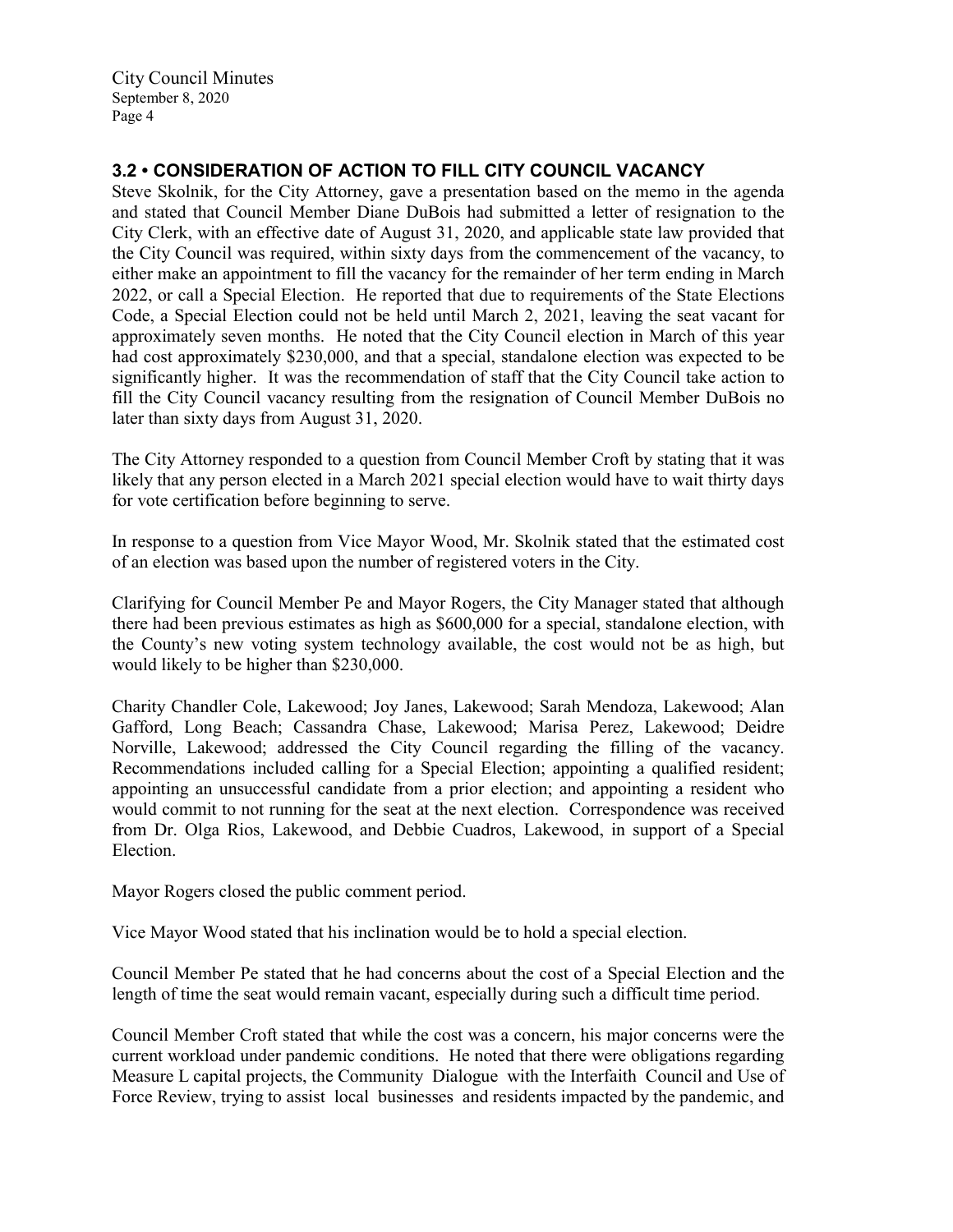# **3.2 • CONSIDERATION TO FILL CITY COUNCIL VACANCY** - Continued

families impacted by the school closures. He stated that of major concern was that should a Council Member either contract the virus or be exposed and have to be quarantined, the City Council could be left with an insufficient number of Members to be able to conduct the City's business. He noted that any appointee would face the voters in 2022 and either be elected or replaced based on his or her performance. He stated that he supported making an appointment.

Mayor Rogers thanked the speakers for their input into the process. He stated that if State law allowed for a special election this November, it would be his obvious choice and that in normal times, having a vacancy for a seven-month period would be difficult, but doable. He expressed concern over the expense of a special election at a time when the City was trying to provide assistance to as many local businesses and residents who were struggling due to the pandemic. He noted that although there had been many good people that had run for election during the previous two election cycles, there were also many good people that had not been able to run during that time for various reasons. He concluded by stating that although his default position would be to call for a special election, under current circumstances, he was in support of making an appointment.

Mr. Skolnik clarified that the suggestion that an appointee be required to agree not to run for election at the end of the term was not a legally binding option.

Vice Mayor Wood stated that in the event of an appointment, he would like for the community to have an opportunity to participate. He noted that not being able to discuss the issue and options except at an open City Council meeting, and waiting, in deference to Council Member DuBois, until after the public announcement of her resignation had prevented any discussion of the matter with any concerned community members. He suggested that an appointment be held over to the next regular meeting.

Mayor Rogers stated that current circumstances were such that he felt that it was necessary to move forward immediately and he was prepared to make a nomination at this time.

Council Member Pe stated he was concerned with the fairness of the process, but questioned whether an additional two weeks would be enough time to have any real impact.

Council Member Croft and Council Member Pe each stated that an additional two weeks would not change their position on the matter.

VICE MAYOR WOOD MOVED AND MAYOR ROGERS SECONDED TO HOLD THE ITEM OVER TO THE NEXT REGULAR CITY COUNCIL MEETING. UPON ROLL CALL VOTE, THE MOTION FAILED.

AYES: COUNCIL MEMBERS: Wood and Rogers NAYS: COUNCIL MEMBERS: Croft and Pe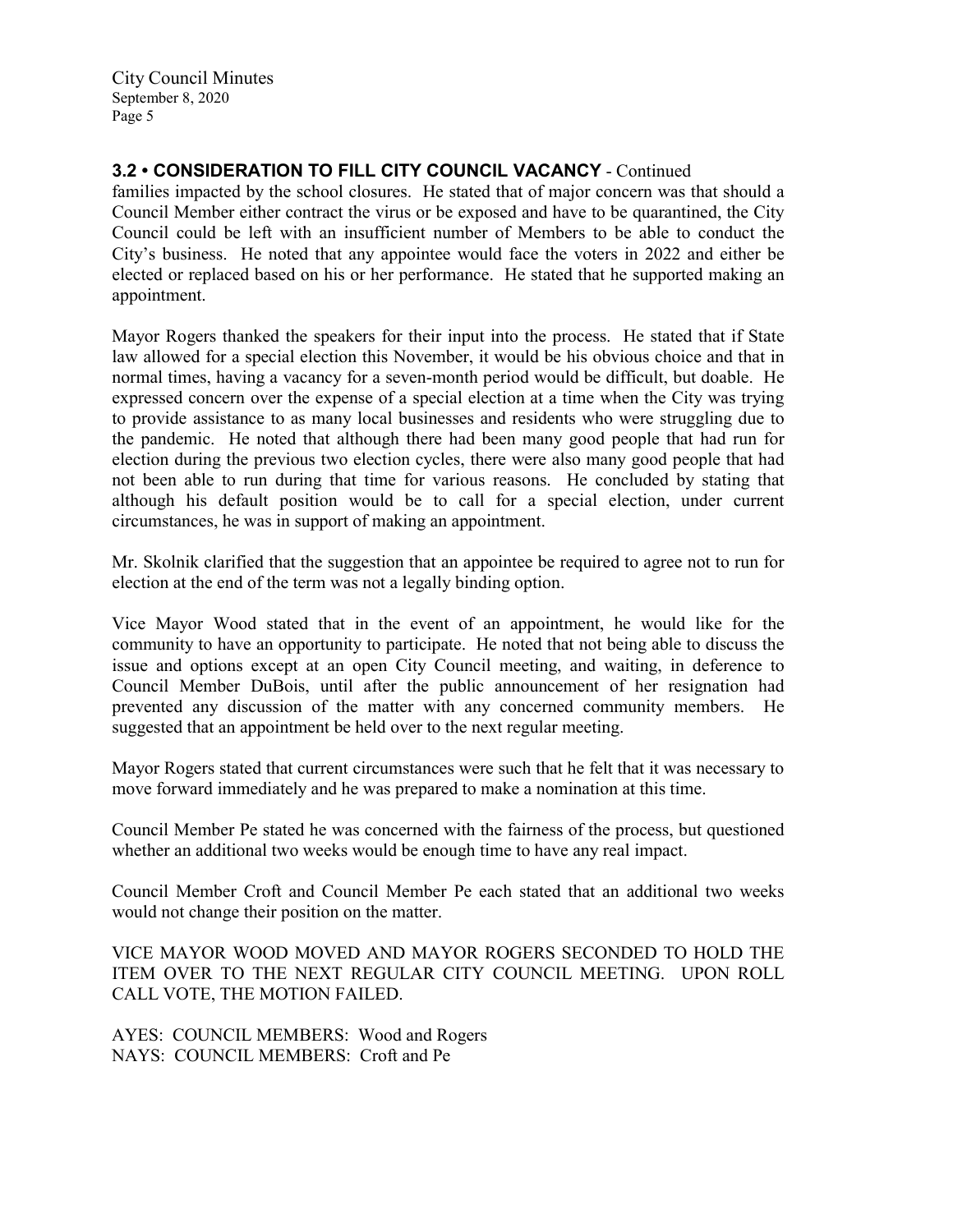**3.2 • CONSIDERATION TO FILL CITY COUNCIL VACANCY** - Continued COUNCIL MEMBER CROFT MOVED AND COUNCIL MEMBER PE SECONDED TO MOVE FORWARD IMMEDIATELY AND MAKE AN APPOINTMENT AT THIS MEETING. UPON ROLL CALL VOTE, THE MOTION WAS APPROVED:

AYES: COUNCIL MEMBERS: Croft, Pe and Rogers NAYS: COUNCIL MEMBERS: Wood

COUNCIL MEMBER CROFT NOMINATED VICKI STUCKEY TO FILL THE UNEXPIRED TERM OF COUNCIL MEMBER DIANE DUBOIS.

Council Member Croft enumerated Ms. Stuckey's qualifications including her nineteen years of service, first on the Community Safety Commission and then the Planning and Environment Commission, currently as its chairperson. He stated that Ms. Stuckey was a 28-year resident of the City and had been active in community organizations such as the Pan American Association and as a governing board member of the Lakewood Regional Medical Center.

VICE MAYOR WOOD NOMINATED MARISA PEREZ TO FILL THE UNEXPIRED TERM OF COUNCIL MEMBER DIANE DUBOIS.

Vice Mayor Wood reviewed Ms. Perez' qualifications including her current service as President of the Cerritos College Board of Trustees and a former candidate for City Council.

Mayor Rogers stated that both were great candidates for the position, but given the years of service on the City's highest level commission, he felt Ms. Stuckey would be in a better position to hit the ground running.

MAYOR ROGERS SECONDED THE MOTION TO NOMINATE VICKI STUCKEY.

THE MOTION TO NOMINATE MARISA PEREZ DIED FOR LACK OF A SECOND.

UPON ROLL CALL VOTE, THE MOTION TO NOMINATE VICKI STUCKEY WAS APPROVED:

AYES: COUNCIL MEMBERS: Croft, Wood, Pe and Rogers NAYS: COUNCIL MEMBERS: None

Responding to a question from Mayor Rogers, the City Manager stated that the process of swearing in Ms. Stuckey as a Council Member did not require that the ceremony take place at a regular City Council meeting.

. . .